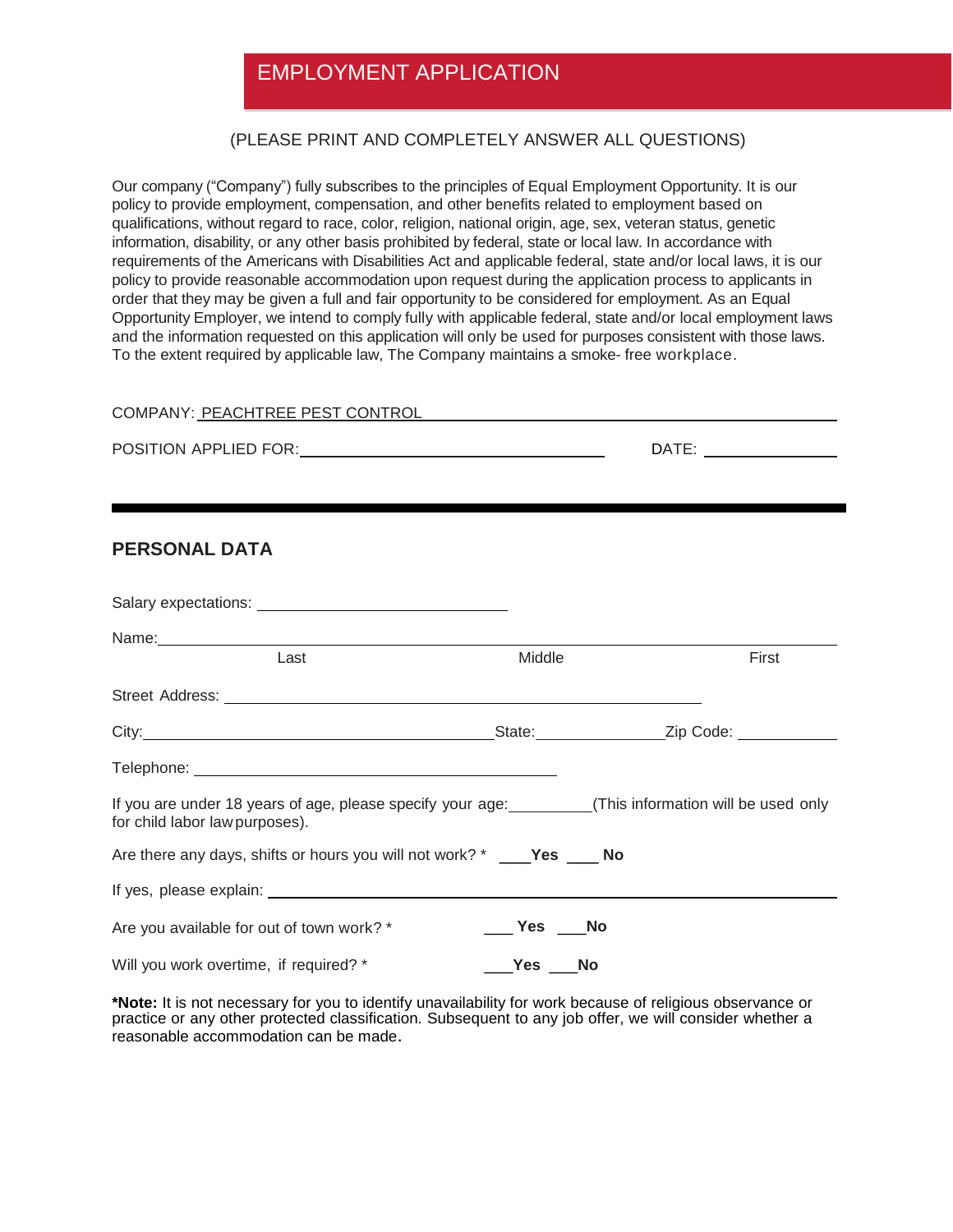| Have you ever applied or worked for the Company before? ___ <b>Yes ___ No</b>                          |
|--------------------------------------------------------------------------------------------------------|
|                                                                                                        |
| Are you legally authorized to work in the United States? _____ Yes _____ No                            |
| Will you now or in the future require sponsorship for employment visa status (e.g., H-1B visa status)? |

\_\_\_ **Yes** \_\_\_ **No**

**Note:** The Federal Immigration and Reform and Control Act of 1986 requires that a DHS Employment Eligibility Verification "Form I-9" be completed for every new hire and that within 3 business days of beginning work every new hire must present to the employer documentation establishing his/her identity and authorization to work. This federal requirement must be satisfied as a condition of employment.

# **DRIVING RECORD**

(Answer only if driving is a requirement of the job for which you are applying).

| Do you have a valid driver's license? _______ Yes _______ No | License No: North Contract Contract Contract Contract Contract Contract Contract Contract Contract Contract Contract Contract Contract Contract Contract Contract Contract Contract Contract Contract Contract Contract Contra |
|--------------------------------------------------------------|--------------------------------------------------------------------------------------------------------------------------------------------------------------------------------------------------------------------------------|
| Have you had any tickets? _______ Yes _______ No             |                                                                                                                                                                                                                                |
| If yes, please explain:                                      |                                                                                                                                                                                                                                |
|                                                              |                                                                                                                                                                                                                                |
|                                                              |                                                                                                                                                                                                                                |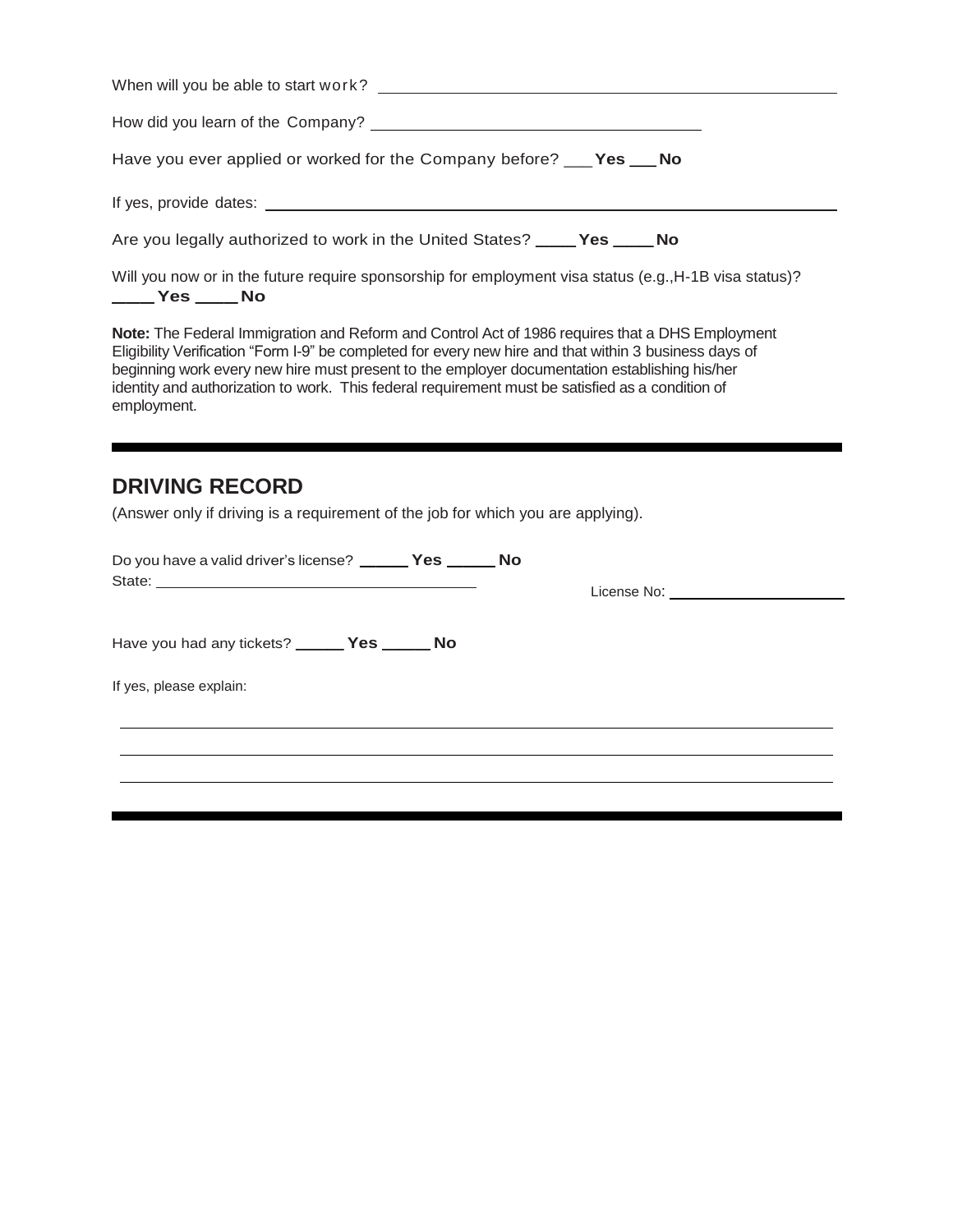## **EDUCATION**

Describe any educational degrees, skills, training or experience you believe are relevant to the job applied for:

| Name, City and State of<br><b>Educational Institution</b> | <b>Graduated</b> |           | If no,<br><b>Degree</b>         | Type of<br><b>Degree</b> | <b>Major</b> | <b>Minor</b>       | <b>Grade Point/</b> |  |
|-----------------------------------------------------------|------------------|-----------|---------------------------------|--------------------------|--------------|--------------------|---------------------|--|
|                                                           | <b>Yes</b>       | <b>No</b> | <b>Credits</b><br><b>Earned</b> | <b>Expected</b>          |              | <b>Received or</b> |                     |  |
| <b>High School</b>                                        |                  |           |                                 |                          |              |                    |                     |  |
| <b>College or University</b>                              |                  |           |                                 |                          |              |                    |                     |  |
| <b>Technical/GED</b>                                      |                  |           |                                 |                          |              |                    |                     |  |
| Licenses/<br><b>Certification/Other</b>                   |                  |           |                                 |                          |              |                    |                     |  |

### **EMPLOYMENT HISTORY:**

Please complete for all full-time or part-time employment beginning with most recent employer. You may include as part of your employment history any verified work performed on a volunteer basis. All applicants should start with their most recent job, include military assignments and voluntary employment and provide ten (10) years of history. (A separate sheet may be attached.) You must explain any gaps in your employment history.

| Name of Supervisor: Notice that the May we contact: New Yes No. 2016. Notice that the May we contact: Notice N |  |  |
|----------------------------------------------------------------------------------------------------------------|--|--|
|                                                                                                                |  |  |
|                                                                                                                |  |  |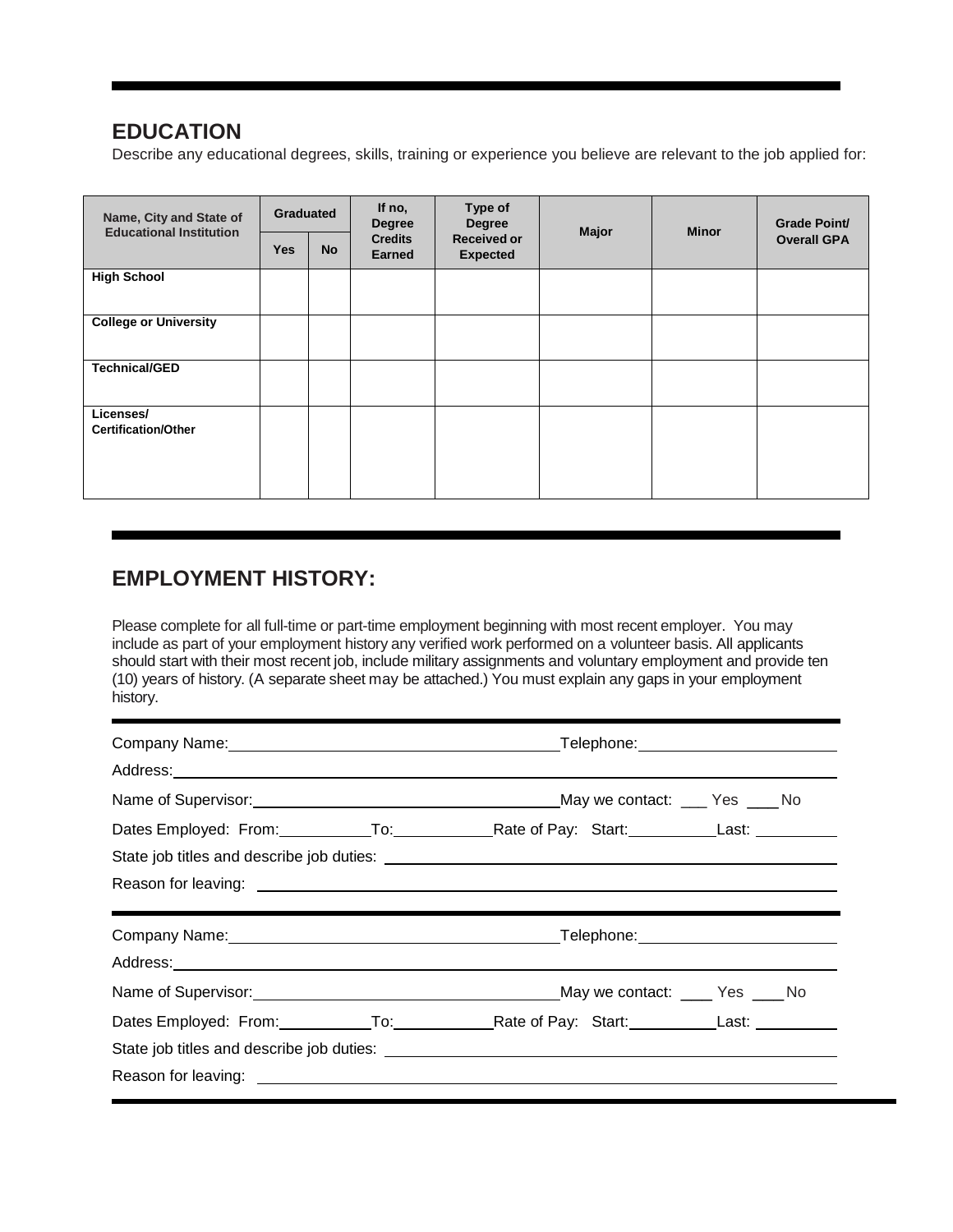|                                                                                 | Dates Employed: From: To: To: Rate of Pay: Start: Last: Last:                                                                                                                                                                  |  |  |
|---------------------------------------------------------------------------------|--------------------------------------------------------------------------------------------------------------------------------------------------------------------------------------------------------------------------------|--|--|
|                                                                                 |                                                                                                                                                                                                                                |  |  |
|                                                                                 |                                                                                                                                                                                                                                |  |  |
|                                                                                 |                                                                                                                                                                                                                                |  |  |
|                                                                                 | Address: Andreas Address: Address: Address: Address: Address: Address: Address: Address: Address: Address: Address: Address: Address: Address: Address: Address: Address: Address: Address: Address: Address: Address: Address |  |  |
|                                                                                 | Name of Supervisor: Manual Community of Supervisors May we contact: May we contact: May 2012 Mo                                                                                                                                |  |  |
|                                                                                 |                                                                                                                                                                                                                                |  |  |
|                                                                                 |                                                                                                                                                                                                                                |  |  |
|                                                                                 |                                                                                                                                                                                                                                |  |  |
|                                                                                 | Did you receive any discipline in your last 12 months of active employment with your previous employer?                                                                                                                        |  |  |
|                                                                                 | Were you given a performance evaluation within the last 12 months of active employment? ____ Yes ___ No                                                                                                                        |  |  |
|                                                                                 | If yes, what was the range of scores used and what was your score? ________________________________                                                                                                                            |  |  |
| copy of the agreement if you are being considered for hire)?<br>____ Yes ____No | Have you signed any non-competition or non-solicitation agreement or any other kind of agreement with<br>any other employer that might restrict you from working for the Company (you will be required to furnish a            |  |  |
|                                                                                 |                                                                                                                                                                                                                                |  |  |
|                                                                                 |                                                                                                                                                                                                                                |  |  |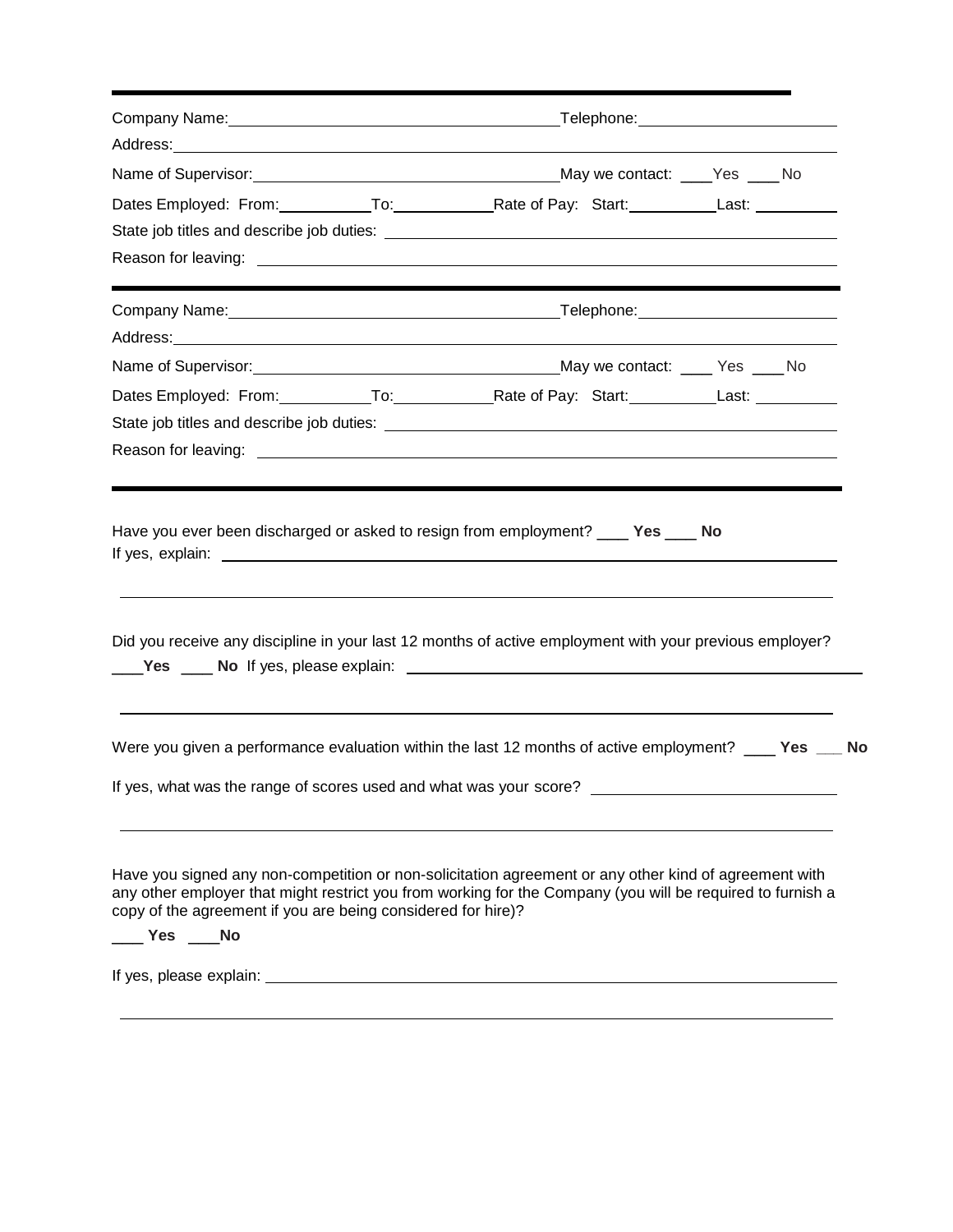**PROFESSIONAL REFERENCES** (Please list three individuals unrelated to you with whom you have worked who know your qualifications for this position.)

| <b>NAME</b> | <b>ADDRESS</b> | <b>PHONE</b> | <b>RELATIONSHIP</b> |
|-------------|----------------|--------------|---------------------|
|             |                |              |                     |
|             |                |              |                     |
|             |                |              |                     |
|             |                |              |                     |
|             |                |              |                     |
|             |                |              |                     |

**MILITARY** (Complete only if you served in the military.)

 $\overline{a}$ 

Branch of Service: Number of Years /Months of Service:

Rank at Discharge; 2008 - 2018 - 2019 - 2019 - 2019 - 2019 - 2019 - 2019 - 2019 - 2019 - 2019 - 2019 - 2019 - 20

Describe any military skills, training or experience you believe are relevant to the job you applied for: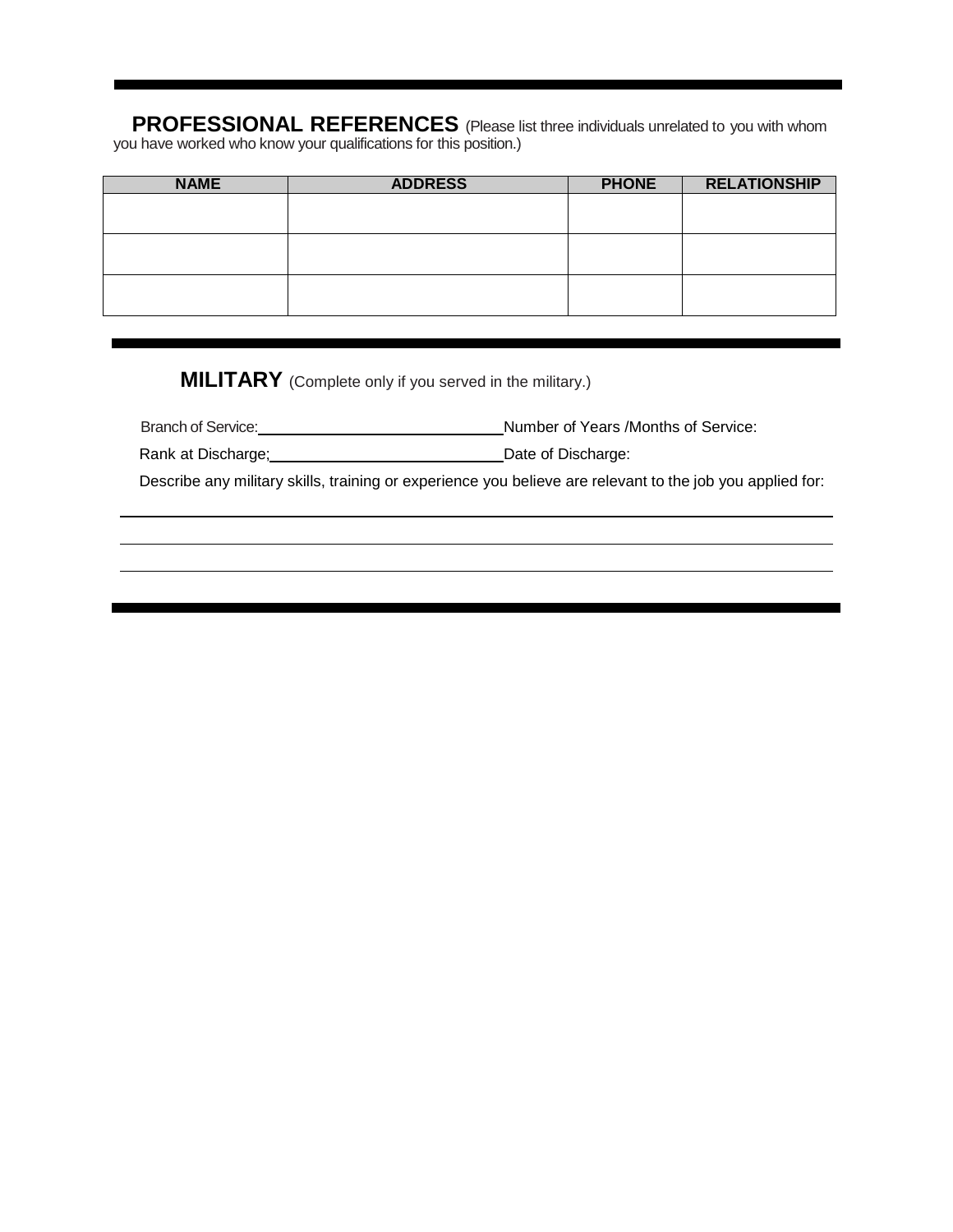#### **DISCLOSURE AND RELEASE FORM EMPLOYEE DRIVING RECORD INFORMATION**

- 1. In connection with my employment (or my application for employment), I hereby give permission to, Peachtree Pest Control (hereafter referred to as Employer) to obtain my state driving record (also known as my motor vehicle or MVR).
- 2. I acknowledge and understand that my driving record is a consumer report that contains public record information.
- 3. I authorize, without reservation, any party or agency contacted by Employer, to furnish the abovementioned information.
- 4. I understand that I have the right to request a copy of my driving record and to know the source or sources of my driving record, for a two-year period preceding my request.
- 5. This authorization shall remain on file by Employer for the duration of my employment, and will serve as ongoing authorization for Employer to procure my state driving record at any time during my employment period.
- 6. I understand that Employer may take adverse action affecting my employment, based on information in my driving record. If such adverse action is taken, I acknowledge that my rights are as follows.
	- Employer must notify me in writing of any such adverse action.
	- I have the right to receive a copy of the driving record upon which the adverse action was based.
	- I have the right to receive a summary of my rights under the Fair Credit Reporting Act. I have the right to know the name, address and phone number of the consumer-reporting agency that provided my driving record to Employer.
	- I have the right to obtain a free copy of my driving record from the agency that provided it, if such request is made within 60 days from the date that Employer took adverse action.
	- I have the right to dispute the accuracy of completeness of my driving record with the consumer reporting agency that provided it, and request that errors be corrected.

#### **PLEASE WRITE LEGIBLY AND COMPLETE FORM USING EXACT INFORMATION AS IT IS WRITTEN ON YOUR DRIVER'S LICENSE**

**Employee's Name (Print) Employee's Signature Date Signed** 

\_\_\_\_\_\_\_\_\_\_\_\_\_\_\_\_\_\_\_\_\_\_\_\_ \_\_\_\_\_\_\_\_\_\_\_\_\_\_\_\_\_\_\_\_\_\_\_\_\_\_\_\_\_ \_\_\_\_\_\_\_\_\_\_\_\_\_\_\_

\_\_\_\_\_\_\_\_\_\_\_\_\_\_\_\_\_\_\_\_\_\_\_\_ \_\_\_\_\_\_\_\_\_\_\_\_\_\_\_\_\_\_\_\_\_\_\_\_\_\_\_\_\_ \_\_\_\_\_\_\_\_\_\_\_\_\_\_\_ **Social Security Number Driver's License Number & State Date of Birth**